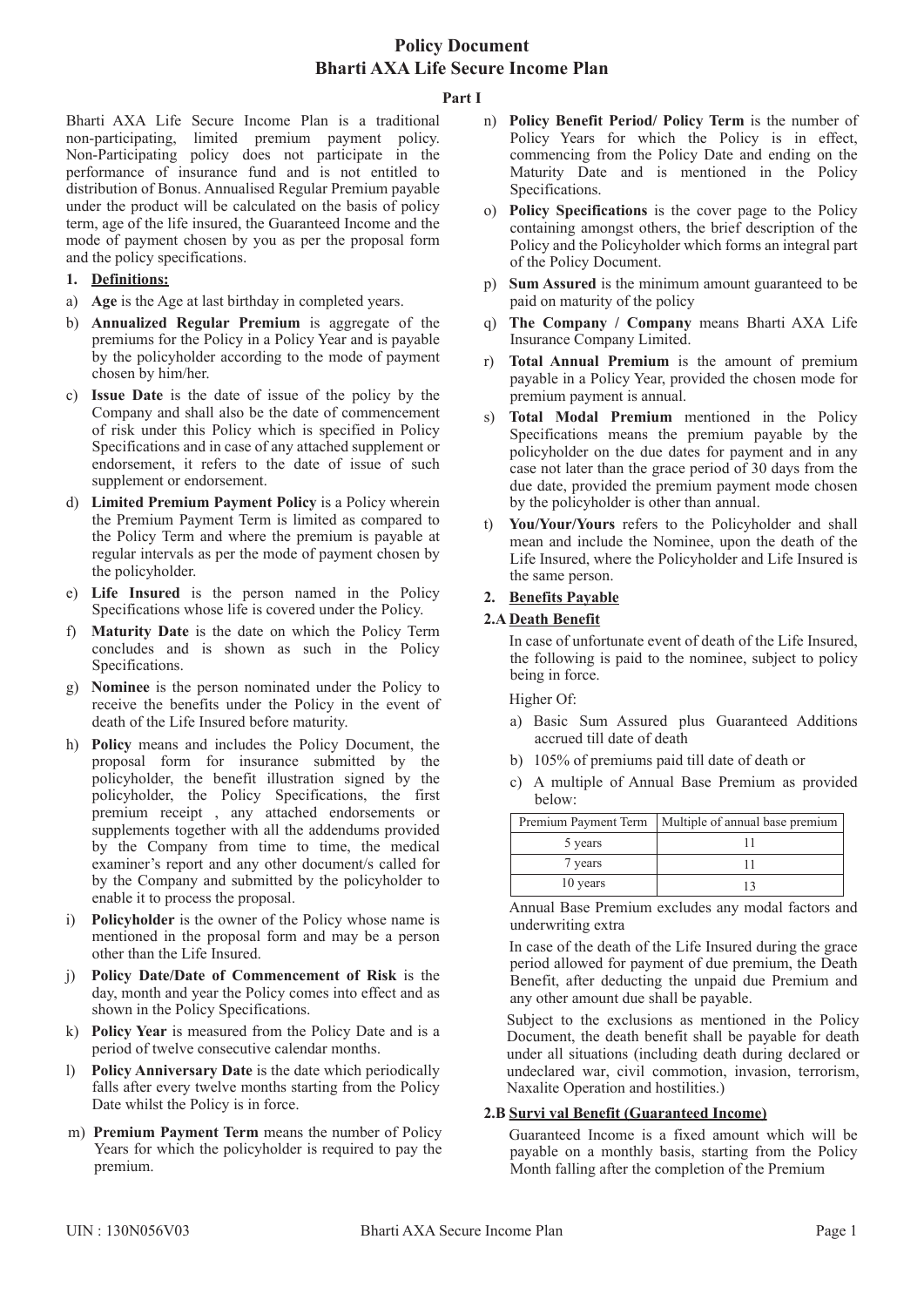Payment term and thereafter every subsequent Policy Months, till the end of the Policy Term, provided the policy is in force. The Guaranteed Income will be 8% per annum of the Sum Assu

### **2.C Guaranteed Addition**

A fixed guaranteed addition, declared as a percentage of Sum Assured gets added to your policy each year after the completion of premium payment term, until maturity of the policy. These guaranteed additions get paid out either on death or at maturity, provided the policy is in force and all due premiums have been paid. This Guaranteed Addition percentage, as shown in the table below varies as per the policy term chosen.

| Policy term | Premium<br>Payment Term | <b>Annual Guaranteed Addition</b><br>(applicable after premium<br>payment term) |
|-------------|-------------------------|---------------------------------------------------------------------------------|
| 15 years    | 5 years                 | 7% of Sum Assured                                                               |
| 17 years    | 7 years                 | 8.5% of Sum Assured                                                             |
| 20 years    | 10 years                | 10% of Sum Assured                                                              |

## **2.D Maturity Benefit**

On Maturity of the policy, the Sum Assured will be paid, subject to the policy being in force. Additionally the Guaranteed Additions as accrued will also be payable.

### **2.E Surrender Benefit**

The policy acquires a surrender value provided that the Premiums have been paid for at least first two Policy Years (for policy term of 15 and 17 years) and for first three years (for policy term of 20 years). On surrender of the policy a lump sum amount equal to Guaranteed Surrender Value as defined in Section 4 of Part II will be paid to the policyholder and the policy gets terminated. The Company may allow surrender values at such other rates not less than the Guaranteed Surrender Values. These rates will be declared by the company from time to time, subject to prior approval from IRDA.

## **Part II**

## **1. Misstatement of Age and Gender:**

Without prejudice to Section 45 of the Insurance Act, 1938 and other applicable laws in force, if the Life Insured's Age or gender has been misstated, as declared in the proposal, one of the following actions shall be taken:

a) If the correct Age is higher than the Age declared in the Proposal, the Annualised Regular Premium payable under the Policy shall be altered corresponding to the correct Age of the Life Insured, from the Policy Date and the Policyholder shall pay to the Company the accumulated difference between the original premium as mentioned in the Proposal and such altered premium from the Policy Date up to the date of such payment with interest at such rate and in such manner as per the then prevailing internal guidelines of the Company . If the Policyholder fails to pay the difference of premium with the interest thereon as

mentioned above, subject to such other terms and conditions, the Sum Assured will be changed on the basis of correct Age, gender and the premium paid.

- b) If the correct Age of the Life Insured is lower than the Age declared in the Proposal, the Annualised Regular Premium payable under the Policy shall be altered corresponding to the correct Age of Life Insured from the Policy Date and the Company may, at its discretion, refund the accumulated difference between the original premium paid and the altered premium
- c) If in accordance with the correct Age, it is not possible for the Company to alter the terms and conditions of the Policy or the Life Insured does not consent to any alterations proposed by the Company as mentioned above, the Policy shall stand cancelled from the Policy Date and the premium paid shall be refunded subject to the deduction of expenses incurred and payments already made by the Company under the Policy.

# **2. Grace Period**

Grace period is the time extended by the Company to facilitate the policyholder to pay all the unpaid premiums, in case the premium/s had not been paid as on the Premium Due date. The policyholder gets 30 days Grace Period to pay the premiums which fell due and the benefits under the policy remain unaltered during this period.

### **3. Discontinuance of due premi ums**

### **3.A Lapsation of Policy**

If the premium is not paid on the due date or during the grace period (during first two years for 15 and 17 years policy term and during first three years for 20 years policy term), the Policy shall lapse with effect from the date of such unpaid premium ('lapse date'). The Company shall notify the policyholder regarding lapse of the Policy. Lapsation of the Policy shall extinguish all the rights and benefits which the policy holder is entitled to under the Policy.

### **3.B Paid Up Policy**

If the policy has acquired a surrender value and If you have you have not paid due premiums within the grace period, then your policy will automatically be converted to paid up.

Once the policy becomes paid up the base benefits will be reduced to paid up value which will be payable either on death or on maturity of the policy. The Guaranteed Income will be calculated as a percentage of the paid up value and the reduced guaranteed income will be paid on an annual basis.

The paid up value will be calculated as follows:

Number of Premiums paid X Sum Assured

# Premium Payment Term

In case of revival of a paid up policy, the differential amount of guaranteed income due (i.e. guaranteed income calculated on the full Sum Assured less the guaranteed income already paid out on the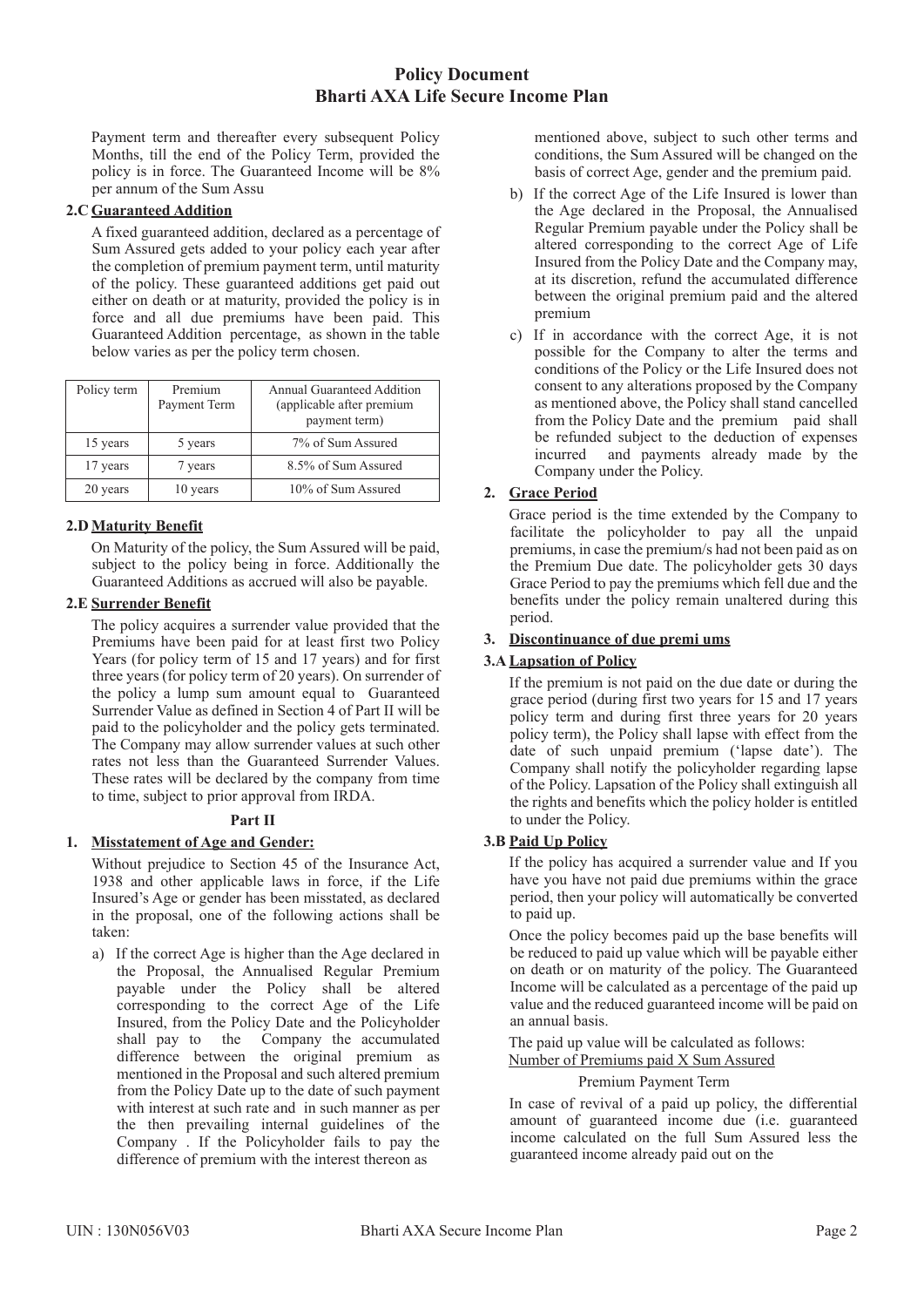reduced Paid Up Value), if applicable, shall be paid to the policyholder.

In case of surrender of a paid up policy, the surrender value will be as follows: Surrender Value = Paid Up Value \* Surrender Value Factor

# **4. Surrender Benefit**

### **4.A Guaranteed Surrender Value:**

The Policy acquires a Surrender Value provided that the due Premiums have been paid for at least first two Policy Years (for policy term of 15 and 17 years) and for first three Policy years (for policy term of 20 years).

The guaranteed Surrender Value Factors as a percentage of premiums paid are as defined in the table below:

| Premium Payment<br>Term/Policy Year | 5 Years        | 7 Years      | 10 Years     |
|-------------------------------------|----------------|--------------|--------------|
| 1                                   | $\overline{0}$ | $\mathbf{0}$ | $\mathbf{0}$ |
| $\overline{2}$                      | 30%            | 30%          | $\theta$     |
| 3                                   | 30%            | 30%          | 30%          |
| $\overline{4}$                      | 50%            | 50%          | 50%          |
| 5                                   | 50%            | 50%          | 50%          |
| 6                                   | 55%            | 50%          | 50%          |
| $\overline{7}$                      | 60%            | 55%          | 55%          |
| 8                                   | 65%            | 55%          | 55%          |
| 9                                   | 70%            | 60%          | 60%          |
| 10                                  | 75%            | 65%          | 60%          |
| 11                                  | 80%            | 70%          | 65%          |
| 12                                  | 85%            | 75%          | 65%          |
| 13                                  | 90%            | 80%          | 70%          |
| 14                                  | 95%            | 85%          | 70%          |
| 15                                  | 100%           | 90%          | 75%          |
| 16                                  |                | 95%          | 80%          |
| 17                                  |                | 100%         | 85%          |
| 18                                  | ÷              | ÷            | 90%          |
| 19                                  | -              |              | 95%          |
| 20                                  |                |              | 100%         |

The sum of all Guaranteed Income paid till the year of surrender shall be deducted from the above mentioned Surrender Value.

## **4.B Special Surrender Value:**

The Company may allow surrender values at such other rates not less than the Guaranteed Surrender Values specified above. These rates will be declared by the company from time to time, subject to prior approval from IRDA.

The Surrender Value payable will be subject to any statutory or any other restrictions as may be applicable. Surrender of the Policy shall extinguish all rights and benefits of the Policyholder under the Policy.

# **5. Revival:**

The effective date of revival is the date on which the below conditions are satisfied and the risk is accepted by

the Company. The revival of the Policy may be on terms different from those applicable to the Policy before it lapsed. The revival will take effect only on it being specifically communicated by the Company.The revival rate of interest for FY 19 - 20 is 8.04%.

A Policy which has lapsed may be revived for full benefits subject to the following conditions;

- a) The application for revival is made within two (2) years from the date of first unpaid premium
- b) Satisfactory evidence of insurability of the Life Insured is produced,
- c) Payment of an amount equal to all unpaid premiums together with interest at such rate as the Company may charge for such Revival, as decided by the Company from time to time. The differential amount of guaranteed income due (i.e. guaranteed income calculated on the full Sum Assured less the guaranteed income already paid out on the reduced Paid Up Value), if applicable, shall be paid to the policyholder;
- d) Terms and conditions as may be specified by the Company from time to time.

The effective date of revival is the date on which the above conditions are met and approved by the Company.

**If the policy is in lapse status: -** In case of death of the Life Insured during the revival period, no benefit is payable to the nominee.

In case of survival at the end of revival period and if the policy is not revived, the policy shall be terminated and no benefit is payable

**If the policy is in paid up status: -** In case of death during the revival period, Paid up

value will be payable. If the Paid up Policy is not revived within the period allowed for revival, the Policy shall continue to be in the paid up status and Paid up Value will be paid at maturity or on Death. Paid Up Value will be calculated in the manner as shown in Part II sub section 3B.

## **6. Termination:**

The Policy will terminate on the earliest of the following:

- a) The date of confirmation of termination of contract by the Company against application of the policyholder for surrender of the Policy or
- b) The Maturity Date of the Policy or
- c) Upon Intimation of Death of the Life Insured or
- d) The outstanding loan with interest thereon is equal to or higher than the Surrender Value of the Policy for paid up policy.

# **7. Loan:**

Loans may be granted by the Company to the Policyholder provided all Premiums due till date of loan application stand paid and had acquired Surrender Value. The loan which may be granted shall always be within the applicable Surrender Value of the Policy and shall be subject to the terms and conditions as applicable from time to time: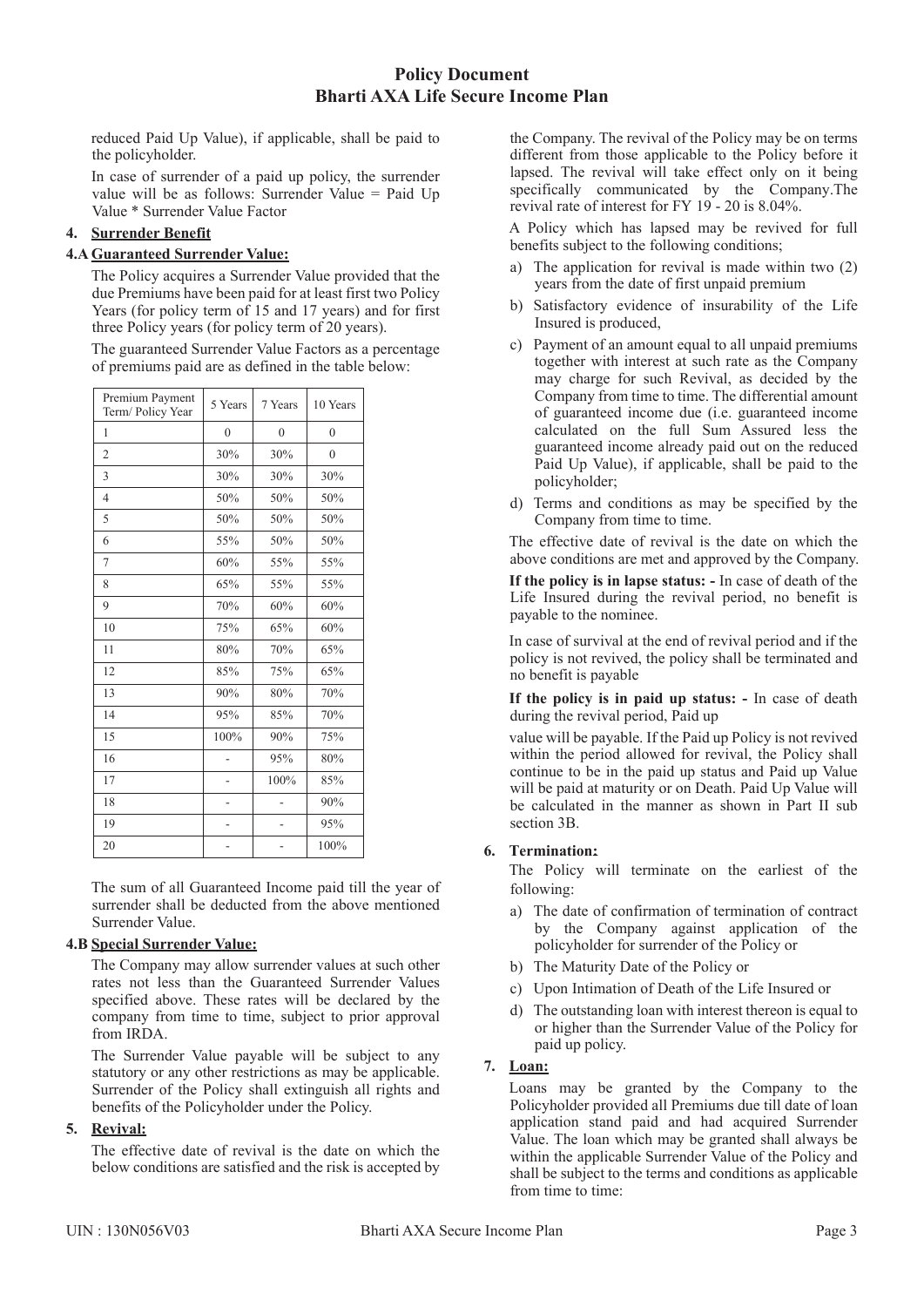- The minimum amount of loan for a Policy is Rs.15, 000.
- The maximum amount of loan will not exceed 70% of the acquired Surrender Value.
- The loan shall carry interest at the rate specified by the Company at the time of advancing the loan and as may be modified by the Company from time to time;
- The Policyholder shall assign the Policy absolutely to and be held by the Company as security for repayment of the loan and interest/allied charges thereon;
- The loan shall carry interest at the rate specified by the Company at the time of advancing the loan. The interest rate in a policy loan is not fixed and could be reviewed by the Company on 1st of July every year. This interest rate shall not exceed sum of (5% and the Base lending rate of State Bank of India at the time of declaration.) The rate of interest on policy loan as on 1st July 2018 is 10.40% pa.
- In case the policy is in paid up status, then the outstanding loan amount together with the interest shall not be equal to or exceed the Surrender Value of the Policy at any point of time. In case the outstanding loan amount with interest is greater than or equal to the surrender value, the policy shall stand terminated and all future benefits will cease to exist.
- Other terms and conditions as prescribed by the Insurer from time to time.

## **8. Assignment and Nomination**

**Assignment:** Assignment should be in accordance with provisions of sec 38 of the Insurance Act 1938 as amended from time to time.

### *[A Leaflet containing the simplified version of the provisions of Section 38 is enclosed in appendix – I for reference]*

**Nomination:** Nomination should be in accordance with provisions of sec 39 of the Insurance Act 1938 as amended from time to time.

### *[A Leaflet containing the simplified version of the provisions of Section 39 is enclosed in appendix – II for reference]*

## **9. Incorrect information and Non Disclosure**

The Policyholder and the Life Insured under the Policy have an obligation to disclose every fact material for assessment of the risk in connection with issuing the Policy. However, if any of the information provided is incomplete or incorrect, the Company reserves the right to vary the benefits, at the time of payment of such benefit or during the term of the Policy. Further, if there has/had been non disclosure of a material fact, the Company may treat your Policy as void from inception. In case fraud or misrepresentation, the policy shall be cancelled immediately by paying the surrender value, subject to the fraud or misrepresentation being established by the insurer in accordance with Section 45 o f the Insurance Act, 1938.

# **10. Suicide**

The Policy shall be void if the Life Insured, whether sane or insane, commits suicide resulting in death directly or indirectly as a result of such suicide within

- (a) one year of the Issue Date; or
- (b) one year of the date of the latest revival of the Policy. In the above cases, the Company shall make the following payouts:
- in the event of (a) above, refund the Premium paid towards the Policy as on the date of death.
- in the event of (b) above, pay the higher of the applicable Surrender Value or 80% of premiums paid till the date of death.

# **11. Claims**

The Company would require the following primary documents in support of a claim at the stage of claim intimation under the Policy:

**For Death Benefit:** Original Policy, Death Certificate of the Life Insured and Claimant's **Statement** 

The Company is entitled to call for additional documents, if in the opinion of the Company such additional documents are warranted to process the claim.

# **12. Free Look Period**

If the policyholder disagrees with any of the terms and conditions of the Policy then there is an option to return the original Policy along with a letter stating reason/s for the objection within 15 days of receipt of the Policy in case of offline Policy and within 30 days of receipt of the Policy in case of Policy sourced through distance marketing (i.e. online sales). The Policy will accordingly be cancelled and an amount equal to the Premium paid less stamp duty and medical expenses (if any) incurred by the company will be refunded to the policyholder. All rights of the policyholder under this Policy shall stand extinguished immediately on the cancellation of the Policy under the free look option.

# **13. Taxation:**

The tax benefits, if any, on the Policy would be as per the prevailing provisions of the tax laws in India. If required by the relevant legislations prevailing from time to time, the Company will withhold taxes from the benefits payable under the Policy. The Company reserves the right to recover statutory levies including service tax by way of adjustment of the premiums paid by the policyholder.

## **14. Notices**

Any notice to be given to the policyholder under the Policy will be issued by post or electronic mail or telephone facsimile transmission to the latest address/es/fax number/email of the policyholder available in the records of the Company.

Any change in the address of the Policyholder should be informed to the Company so as to ensure timely communication of notices and to the correct address.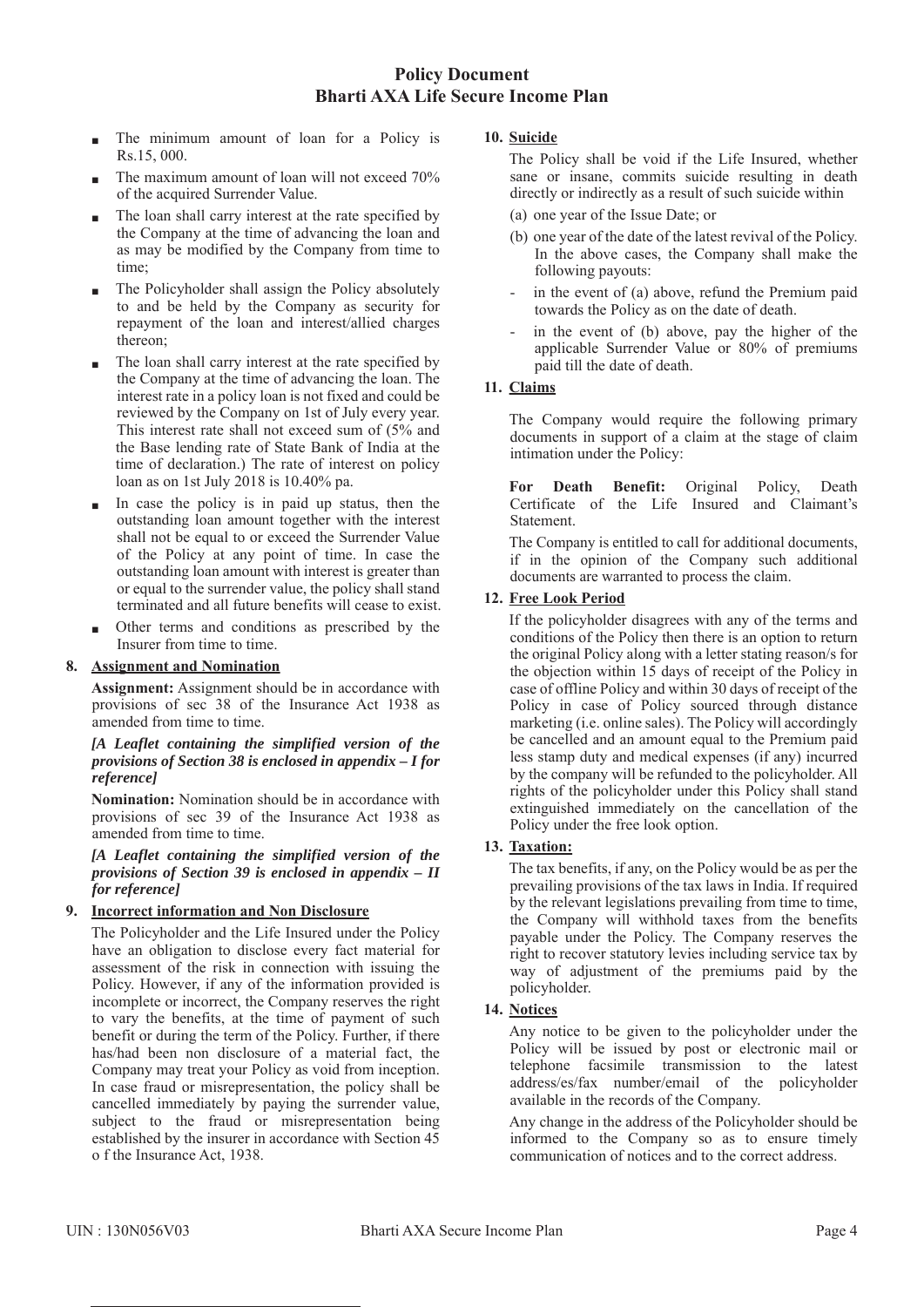Kindly refer to Part G section 1 of the Bond for intimating about the change in existing details.

### **15. Currency and Place of Payment**

All payments to or by the Company will be in Indian rupees and shall be in accordance with the prevailing Exchange Control regulations and other relevant laws in force in India.

### **16. Policy alterati ons / Modifications**

Only a duly authorized officer of the Company has the power to effect changes on the Policy/Plan at the request of the Policyholder, subject to the rules of the Company and within the regulatory parameters.

### **17. Advance Premium**

- (i) Collection of advance premium shall be allowed within the same financial year for the premium due in that financial year. However, where the premium due in one financial year is being collected in advance in earlier financial year, the same may be collected for a maximum period of three months in advance of the due date of the premium.
- (ii) The premium so collected in advance shall only be adjusted on the due date of the premium.

### **18. Mode of communication**

The Company and the policyholder may exchange communications pertaining to the Policy either through normal correspondence or through electronic mail and the Company shall be within its right to seek clarifications / to carry out the mandates of the policyholder on merits in accordance with such communications. While accepting requests / mandate from the policyholder through electronic mail, the Company may stipulate such conditions as deemed fit to give effect to and comply with the provisions of Information Technology Act 2000 and/ or such other applicable laws in force from time to time.

## **19. Governing Laws & Jurisdiction**

The terms and conditions of the Policy shall be governed by and shall be subject to the laws of India. The parties shall submit themselves to the jurisdiction of the competent court/s of law in India in respect of all matters and disputes which may arise out of in connection with the Policy document and/ or relating to the Policy.

### **20. Term/s used and its meaning**

Any term not otherwise defined in this Policy document shall have the meaning ascribed to it under Policy as defined here in. If a particular term is not defined or otherwise articulated in the Policy, endeavor shall be to impart the natural meaning to the said term in the context in which it is used.

## **21. Customer Service:**

You can seek clarification or assistance on the Policy from the following:

- The Agent from whom the Policy was bought
- The Customer Service Representative of The Company at toll free no. 1800 102 4444
- SMS "SERVICE" to 56677
- Email: service@bharti-axalife.com
- Mail to: Customer Service Bharti AXA Life Insurance Company Ltd. Spectrum Towers, 3rd Floor, Malad link road, Malad (west), Mumbai – 400064

# **22. Grievance Redressal Procedure**

#### **Step 1: Inform us about your grievance**

In case you have any grievance, you may approach our Grievance Redressal Cell at any of the below-mentioned helplines:

- Lodge your complaint online at www.bharti-axalife.com
- Call us at our toll free no. 1800 102 4444
- Email us at complaints.unit@bharti-axalife.com
- Write to us at:

Grievance Redressal Cell Bharti AXA Life Insurance Company Ltd. Spectrum Towers, 3rd Floor, Malad link road, Malad (west), Mumbai – 400064

• Visit our nearest branch and meet our Grievance Officer who will assist you to redress your grievance/ lodge your complaint.

### **Step 2: Tell us if you are not satisfied**

In case you are not satisfied with the decision of the above office you may contact our Grievance Officer within 8 weeks of receipt of the resolution communication at any of the below-mentioned helplines:

- Write to our Grievance Officer at: Bharti AXA Life Insurance Company Ltd. Spectrum Towers, 3rd Floor, Malad link road, Malad (west), Mumbai – 400064
- Email us at head.customerservice@bharti-axalife.com

You are requested to inform us about your concern (if any) within 8 weeks of receipt of resolution as stated above, failing which it will be constructed the complaint is satisfactorily resolved.

#### **Step 3: If you are not satisfied with the resolution provided by the company**

In case you are not satisfied with the decision/ resolution of the Company, you may approach the Insurance Ombudsman. The complete list of Insurance Ombusdsman is appended below in Appendix I or please visit:

- www.bharti-axalife.com
- www.irdaindia.org/ombudsmenlist

For informative purpose and for your ready reference, the relevant clauses of the Insurance Act,1938 are reproduced below:

#### **Section 41 of the Insurance Act, 1938:**

**(1)** "No person shall allow or offer to allow, either directly or indirectly, as an inducement to any person to take out or renew or continue an insurance in respect of any kind of risk relating to lives or property in India, any rebate of the whole or part of the commission payable or any rebate of the premium shown on the policy, nor shall any person taking out or renewing or continuing a policy accept any rebate, except such rebate as may be allowed in accordance with the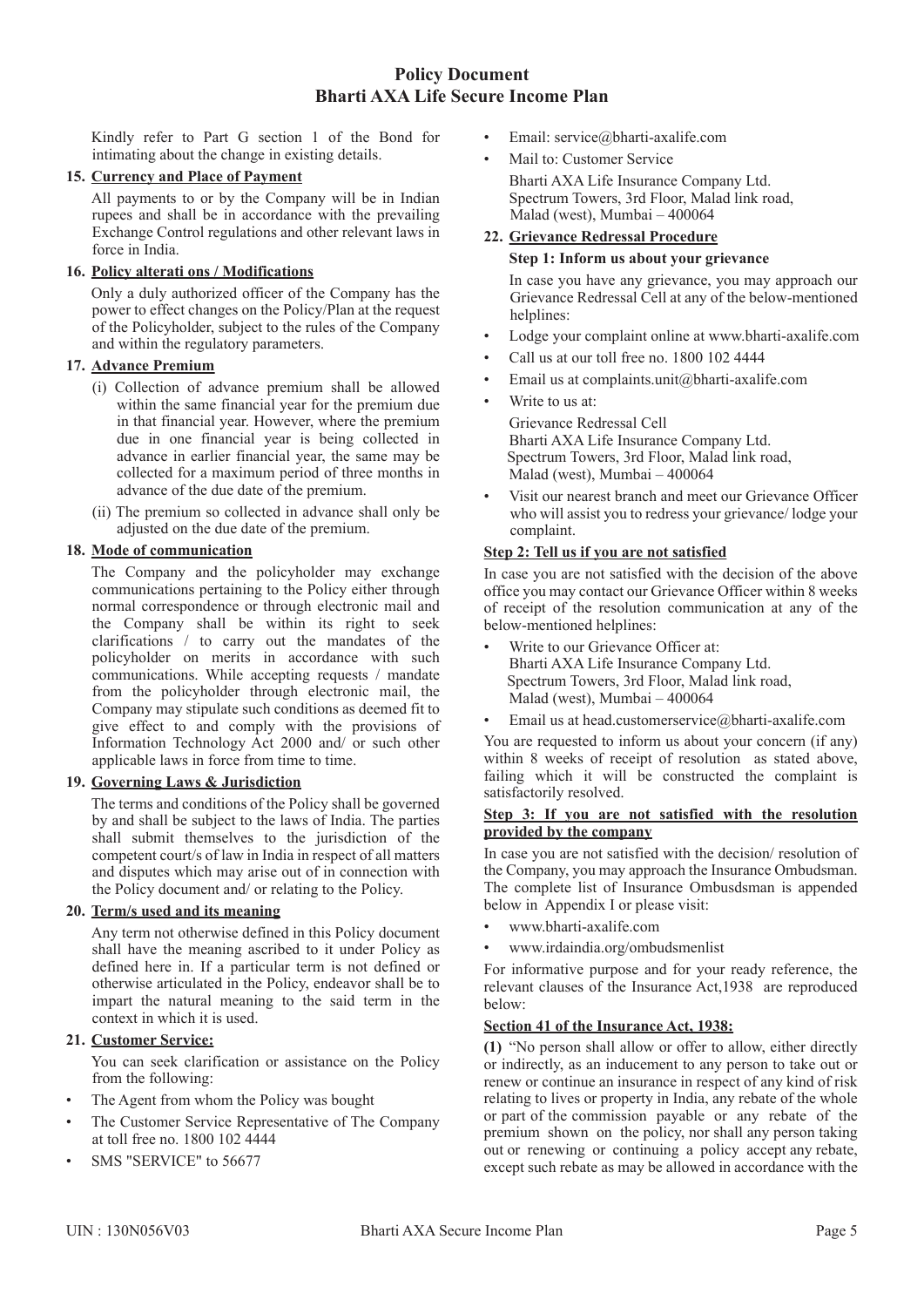published prospectus or tables of the insurer:

Provided that acceptance by an insurance agent of commission in connection with a policy of life insurance taken out by himself on his own life shall not be deemed to be acceptance of a rebate of premium within the meaning of this sub-section if at the time of such acceptance the insurance agent satisfies the prescribed conditions establishing that he is a bona fide insurance agent employed by the insurer.

**(2)** Any person making default in complying with the provisions of this section shall be liable for a penalty

which may extend to ten lakh rupees."

### **Section 45 of Insurance Act, 1938:**

Fraud, Misrepresentation and forfeiture would be dealt with in accordance with provisions of Sec 45 of the Insurance Act 1938 as amended from time to time. *[A Leaflet containing the simplified version of the provisions of Section 45 is enclosed in appendix – III for reference]*

### **List of Ombudsman (For the updated list You may refer to IRDA of India website)**

#### **Address & Contact Details of Ombudsmen Centres**

**Office of The Governing Body of Insurance Council (Monitoring Body for Offices of Insurance Ombudsman) 3rd Floor, Jeevan Seva Annexe, Santacruz(West), Mumbai – 400054. Tel no: 26106671/6889. Email id: inscoun@gbic.co.in website: www.gbic.co.in**

If you have a grievance, approach the grievance cell of Insurance Company first. If complaint is not resolved/ not satisfied/not responded for 30 days then You can approach The Office of the Insurance Ombudsman (Bimalokpal)

Please visit our website for details to lodge complaint with Ombudsman.

| Office of the Ombudsman                                                                                                                                                                   | <b>Contact Details</b>                                                                           | Areas of Jurisdiction                                                              |
|-------------------------------------------------------------------------------------------------------------------------------------------------------------------------------------------|--------------------------------------------------------------------------------------------------|------------------------------------------------------------------------------------|
| <b>AHMEDABAD</b><br>Office of the Insurance Ombudsman, Jeevan<br>Prakash Building, 6th floor, Tilak Marg, Relief<br>Road, Ahmedabad - 380 001                                             | Tel.:- 079 - 25501201/02/05/06<br>Fax: 079 - 27546142<br>Email: bimalokpal.ahmedabad@ecoi.co.in  | Gujarat,<br>Dadra & Nagar Haveli,<br>Daman and Diu                                 |
| <b>BENGALURU</b><br>Office of the Insurance Ombudsman,<br>Jeevan Soudha Building, PID No. 57-27-N-19<br>Ground Floor, 19/19, 24th Main Road,<br>JP Nagar, Ist Phase, BENGALURU - 560 078. | Tel.: 080 - 26652048 / 26652049<br>Email: bimalokpal.bengaluru@ecoi.co.in                        | Karnataka                                                                          |
| <b>BHOPAL</b><br>Office of the Insurance Ombudsman,<br>Janak Vihar Complex, 2nd Floor, 6,<br>Malviya Nagar, Opp. Airtel Office,<br>Near New Market, BHOPAL-462 003.                       | Tel.: 0755 - 2769201 / 2769202<br>Fax: 0755 - 2769203<br>Email: bimalokpal.bhopal@ecoi.co.in     | Madhya Pradesh<br>Chattisgarh                                                      |
| <b>BHUBANESHWAR</b><br>Office of the Insurance Ombudsman,<br>62, Forest Park, BHUBANESHWAR-751 009.                                                                                       | Tel.: 0674 - 2596461 /2596455<br>Fax: 0674 - 2596429<br>Email:bimalokpal.bhubaneswar@ecoi.co.in  | Orissa                                                                             |
| <b>CHANDIGARH</b><br>Office of the Insurance Ombudsman, S.C.O.<br>No. 101, 102 & 103, 2nd Floor, Batra Building,<br>Sector 17 - D, CHANDIGARH-160 017.                                    | Tel.: 0172 - 2706196 / 2706468<br>Fax: 0172 - 2708274<br>Email: bimalokpal.chandigarh@ecoi.co.in | Punjab, Haryana,<br>Himachal Pradesh,<br>Jammu & Kashmir, Chandigarh.              |
| <b>CHENNAI</b><br>Office of the Insurance Ombudsman,<br>Fatima Akhtar Court, 4th Floor, 453,<br>Anna Salai, Teynampet, CHENNAI-600 018.                                                   | Tel.: 044 - 24333668 / 24335284<br>Fax: 044 - 24333664<br>Email: bimalokpal.chennai@ecoi.co.in   | Tamil Nadu,<br>Pondicherry Town and Karaikal<br>(which are part of Pondicherry).   |
| DELHI-<br>Office of the Insurance Ombudsman,<br>2/2 A, Universal Insurance Bldg., Asaf Ali<br>Road, NEW DELHI-110 002.                                                                    | Tel.: 011 - 23239633 / 23237532<br>Fax: 011 - 23230858<br>Email: bimalokpal.delhi@ecoi.co.in     | Delhi                                                                              |
| <b>GUWAHATI</b><br>Office of the Insurance Ombudsman, Jeevan<br>Nivesh, 5th Floor, Nr. Panbazar over bridge,<br>S.S. Road, GUWAHATI-781 001(ASSAM)                                        | Tel.: 0361 - 2132204 / 2132205<br>Fax: 0361 - 2732937<br>Email: bimalokpal.guwahati@ecoi.co.in   | Assam, Meghalaya, Manipur,<br>Mizoram, Arunachal Pradesh,<br>Nagaland and Tripura. |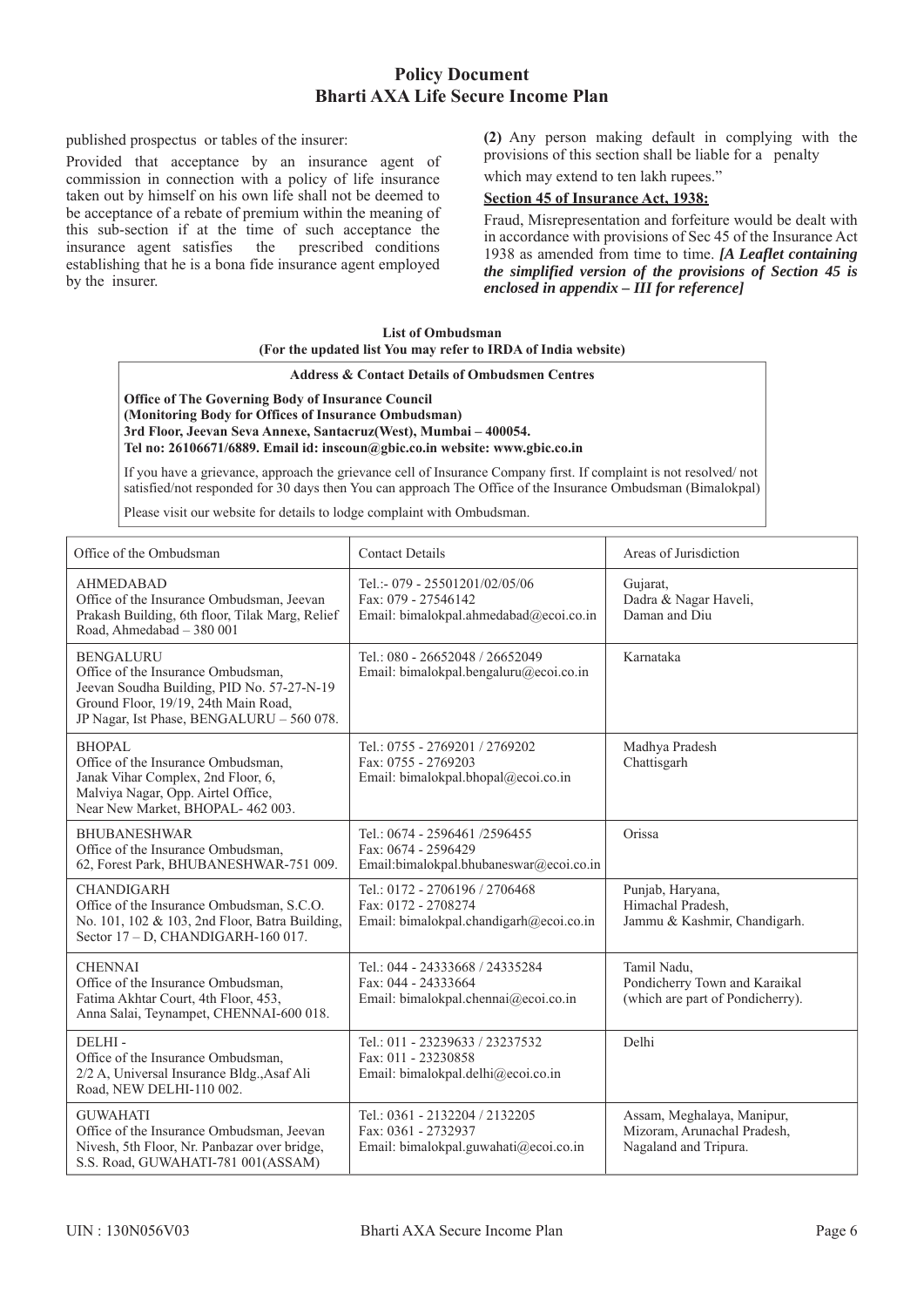| HYDERABAD.<br>Office of the Insurance Ombudsman,<br>6-2-46, 1st floor, "Moin Court", Lane Opp.<br>Saleem Function Palace, A. C. Guards,<br>Lakdi-Ka-Pool, HYDERABAD-500 004. | Tel.: 040 - 65504123 / 23312122<br>Fax: 040 - 23376599<br>Email: bimalokpal.hyderabad@ecoi.co.in | Andhra Pradesh,<br>Telangana,<br>Yanam and<br>part of Territory of Pondicherry.                                                                                                                                                                                                                                                                                                                                                                                                                                     |
|------------------------------------------------------------------------------------------------------------------------------------------------------------------------------|--------------------------------------------------------------------------------------------------|---------------------------------------------------------------------------------------------------------------------------------------------------------------------------------------------------------------------------------------------------------------------------------------------------------------------------------------------------------------------------------------------------------------------------------------------------------------------------------------------------------------------|
| <b>JAIPUR</b><br>Office of the Insurance Ombudsman,<br>Jeevan Nidhi II, Ground Floor,<br>Bhawani Singh Marg, JAIPUR - 302005.                                                | Tel.: 0141 - 2740363<br>Email: bimalokpal.jaipur@ecoi.co.in                                      | Rajasthan                                                                                                                                                                                                                                                                                                                                                                                                                                                                                                           |
| <b>ERNAKULAM</b><br>Office of the Insurance Ombudsman, 2nd Floor,<br>Pulinat Bldg., Opp. Cochin Shipyard, M. G.<br>Road, ERNAKULAM-682 015.                                  | Tel.: 0484 - 2358759 / 2359338<br>Fax: 0484 - 2359336<br>Email: bimalokpal.ernakulam@ecoi.co.in  | Kerala,<br>Lakshadweep,<br>Mahe-a part of Pondicherry                                                                                                                                                                                                                                                                                                                                                                                                                                                               |
| <b>KOLKATA</b><br>Office of the Insurance Ombudsman,<br>Hindustan Building. Annexe, 4th Floor,<br>4, C.R. Avenue, KOLKATA - 700072                                           | Tel.: 033 - 22124339 / 22124340<br>Fax: 033 - 22124341<br>Email: bimalokpal.kolkata@ecoi.co.in   | West Bengal,<br>Sikkim,<br>Andaman & Nicobar Islands.                                                                                                                                                                                                                                                                                                                                                                                                                                                               |
| <b>LUCKNOW</b><br>Office of the Insurance Ombudsman,<br>6th Floor, Jeevan Bhawan, Phase-II,<br>Nawal Kishore Road, Hazratganj,<br>LUCKNOW-226 001.                           | Tel.: 0522 - 2231330 / 2231331<br>Fax: 0522 - 2231310<br>Email: bimalokpal.lucknow@ecoi.co.in    | Districts of Uttar Pradesh:<br>Laitpur, Jhansi, Mahoba, Hamirpur,<br>Banda, Chitrakoot, Allahabad,<br>Mirzapur, Sonbhabdra, Fatehpur,<br>Pratapgarh, Jaunpur, Varanasi,<br>Gazipur, Jalaun, Kanpur, Lucknow,<br>Unnao, Sitapur, Lakhimpur, Bahraich,<br>Barabanki, Raebareli, Sravasti,<br>Gonda, Faizabad, Amethi,<br>Kaushambi, Balrampur, Basti,<br>Ambedkarnagar, Sultanpur,<br>Maharajgang, Santkabirnagar,<br>Azamgarh, Kushinagar, Gorkhpur,<br>Deoria, Mau, Ghazipur, Chandauli,<br>Ballia, Sidharathnagar. |
| MUMBAI<br>Office of the Insurance Ombudsman,<br>3rd Floor, Jeevan Seva Annexe, S.V. Road,<br>Santacruz (W), MUMBAI-400 054.                                                  | Tel.: 022 - 26106552 / 26106960<br>Fax: 022 - 26106052<br>Email: bimalokpal.mumbai@ecoi.co.in    | Goa,<br>Mumbai Metropolitan Region<br>excluding Navi Mumbai & Thane.                                                                                                                                                                                                                                                                                                                                                                                                                                                |
| <b>NOIDA</b><br>Office of the Insurance Ombudsman,<br>Bhagwan Sahai Palace, 4th Floor,<br>Main Road, Naya Bans, Sector-15, Distt.<br>Gautam Buddh Nagar U.P - 201301.        | Tel.: 0120-2514250 / 2514252 / 2514253<br>Email: bimalokpal.noida@ecoi.co.in                     | State of Uttaranchal and the following<br>Districts of Uttar Pradesh:<br>Agra, Aligarh, Bagpat, Bareilly,<br>Bijnor, Budaun, Bulandshehar, Etah,<br>Kanooj, Mainpuri, Mathura, Meerut,<br>Moradabad, Muzaffarnagar, Oraiyya,<br>Pilibhit, Etawah, Farrukhabad,<br>Firozbad, Gautambodhanagar,<br>Ghaziabad, Hardoi, Shahjahanpur,<br>Hapur, Shamli, Rampur, Kashganj,<br>Sambhal, Amroha, Hathras,<br>Kanshiramnagar, Saharanpur.                                                                                   |
| <b>PUNE</b><br>Office of the Insurance Ombudsman,<br>Jeevan Darshan Bldg., 3rd Floor, C. T.S No.s<br>195 to198, N.C. Kelkar Road, Narayan Peth,<br>PUNE - 411030.            | Tel.: 020-41312555<br>Email: bimalokpal.pune@ecoi.co.in                                          | Maharashtra,<br>Area of Navi Mumbai and Thane<br>excluding Mumbai Metropolitan<br>Region.                                                                                                                                                                                                                                                                                                                                                                                                                           |
| <b>PATNA</b><br>Office of the Insurance Ombudsman, 1st Floor,<br>Kalpana Arcade Building, Bazar Samiti Road,<br>Bahadurpur, PATNA - 800006.                                  | Tel.: 0612-2680952<br>Email id: bimalokpal.patna@ecoi.co.in.                                     | Bihar, Jharkhand.                                                                                                                                                                                                                                                                                                                                                                                                                                                                                                   |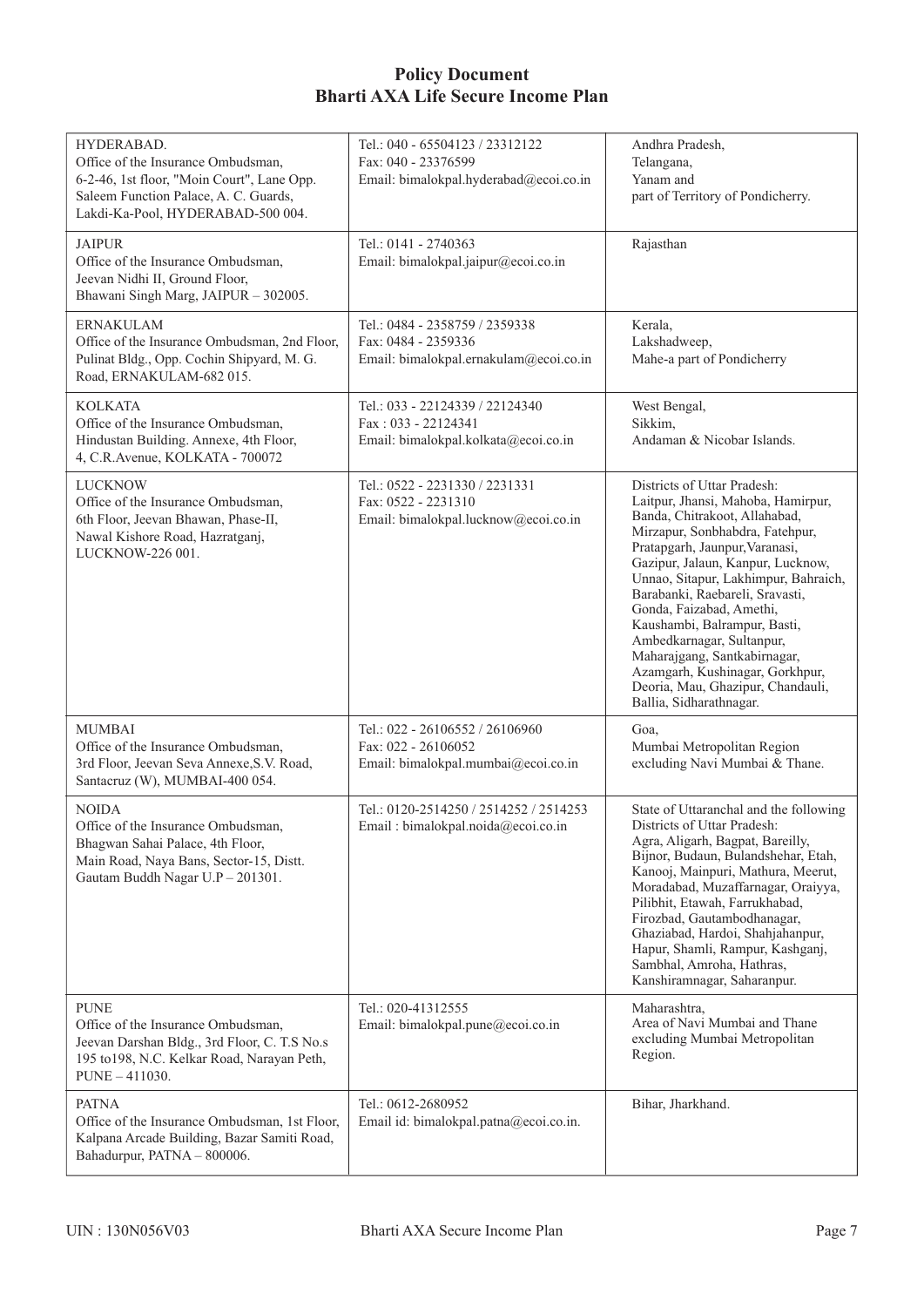## **BEWARE OF SPURIOUS PHONE CALLS AND FICTITIOUS/FRAUDULENT OFFERS**

IRDA of India clarifies to public that

- **IRDA of India or its officials do not involve in activities like sale of any kind of insurance or financial products nor invest premiums**
- **IRDA of India does not announce bonus.**
- **Public receiving such phone calls are requested to lodge a police complaint along with the details of the phone call, number.**

#### **Appendix I: Section 38 - Assignment and Transfer of Insurance Policies**

Assignment or transfer of a Policy should be in accordance with Section 38 of the Insurance Act, 1938 as amended from time to time. The extant provisions in this regard are as follows:

- 01. This Policy may be transferred/assigned, wholly or in part, with or without consideration.
- 02. An Assignment may be effected in a Policy by an endorsement upon the Policy itself or by a separate instrument under notice to the Insurer.
- 03. The instrument of assignment should indicate the fact of transfer or assignment and the reasons for the assignment or transfer, antecedents of the assignee and terms on which assignment is made.
- 04. The assignment must be signed by the transferor or assignor or duly authorized agent and attested by at least one witness.
- 05. The transfer of assignment shall not be operative as against an insurer until a notice in writing of the transfer or assignment and either the said endorsement or instrument itself or copy there of certified to be correct by both transferor and transferee or their duly authorized agents have been delivered to the insurer.
- 06. Fee to be paid for assignment or transfer can be specified by the Authority through Regulations.
- 07. On receipt of notice with fee, the insurer should Grant a written acknowledgement of receipt of notice. Such notice shall be conclusive evidence against the insurer of duly receiving the notice.
- 08. If the insurer maintains one or more places of business, such notices shall be delivered only at the place where the Policy is being serviced.
- 09. The insurer may accept or decline to act upon any transfer or assignment or endorsement, if it has sufficient reasons to believe that it is
	- a. not bonafide or
	- b. not in the interest of the Policyholder or
	- c. not in public interest or
	- d. is for the purpose of trading of the insurance Policy.
- 10. Before refusing to act upon endorsement, the Insurer should record the reasons in writing and communicate the same in writing to Policyholder within 30 days from the date of Policyholder giving a notice of transfer or assignment.
- 11. In case of refusal to act upon the endorsement by the

Insurer, any person aggrieved by the refusal may prefer a claim to IRDAI within 30 days of receipt of the refusal letter from the Insurer.

- 12. The priority of claims of persons interested in an insurance Policy would depend on the date on which the notices of assignment or transfer is delivered to the insurer; where there are more than one instruments of transfer or assignment, the priority will depend on dates of delivery of such notices. Any dispute in this regard as to priority should be referred to Authority.
- 13. Every assignment or transfer shall be deemed to be absolute assignment or transfer and the assignee or transferee shall be deemed to be absolute assignee or transferee, except
	- a. where assignment or transfer is subject to terms and conditions of transfer or assignment OR
	- b. where the transfer or assignment is made upon condition that
		- i. the proceeds under the Policy shall become payable to Policyholder or nominee(s) in the event of assignee or transferee dying before the insured OR
		- ii. the insured surviving the term of the Policy Such conditional assignee will not be entitled to obtain a loan on Policy or surrender the Policy. This provision will prevail notwithstanding any law or custom having force of law which is contrary to the above position.
- 14. In other cases, the insurer shall, subject to terms and conditions of assignment, recognize the transferee or assigne named in the notice as the absolute transferee or assignee and such person
	- a. shall be subject to all liabilities and equities to which the transferor or assignor was subject to at the date of transfer or assignment and
	- b. may institute any proceedings in relation to the Policy
	- c. obtain loan under the Policy or surrender the Policy without obtaining the consent of the transferor or assignor or making him a party to the proceedings
- 15. Any rights and remedies of an assignee or transferee of a life insurance Policy under an assignment or transfer effected before commencement of the Insurance Laws (Amendment), 2014 shall not be affected by this section.

*[Disclaimer: This is not a comprehensive list of amendments of Insurance Laws (Amendment), 2014 and only a simplified version prepared for general information. Policy Holders are advised to refer to Original Insurance Law (Amendment), 2014. ]*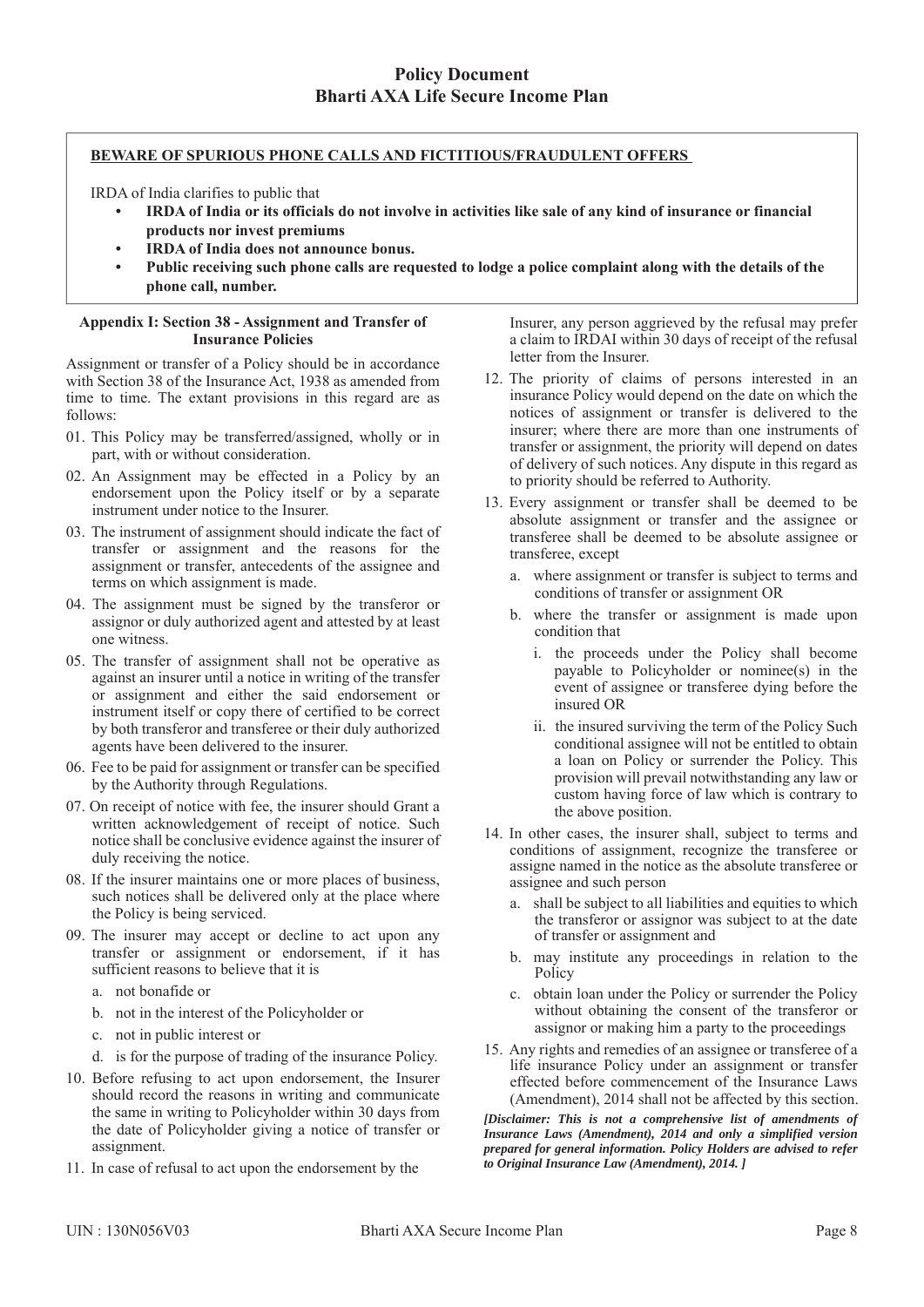### **Appendix II: Section 39 - Nomination by Policyholder**

Nomination of a life insurance Policy is as below in accordance with Section 39 of the Insurance Act, 1938 as amended from time to time. The extant provisions in this regard are as follows:

- 01. The Policyholder of a life insurance on his own life may nominate a person or persons to whom money secured by the Policy shall be paid in the event of his death.
- 02. Where the nominee is a minor, the Policyholder may appoint any person to receive the money secured by the Policy in the event of Policyholder's death during the minority of the nominee. The manner of appointment to be laid down by the insurer.
- 03. Nomination can be made at any time before the maturity of the Policy.
- 04. Nomination may be incorporated in the text of the Policy itself or may be endorsed on the Policy communicated to the insurer and can be registered by the insurer in the records relating to the Policy.
- 05. Nomination can be cancelled or changed at any time before Policy matures, by an endorsement or a further endorsement or a will as the case may be.
- 06. A notice in writing of Change or Cancellation of nomination must be delivered to the insurer for the insurer to be liable to such nominee. Otherwise, insurer will not be liable if a bonafide payment is made to the person named in the text of the Policy or in the registered records of the insurer.
- 07. Fee to be paid to the insurer for registering change or cancellation of a nomination can be specified by the Authority through Regulations.
- 08. On receipt of notice with fee, the insurer should grant a written acknowledgement to the Policyholder of having registered a nomination or cancellation or change thereof.
- 09. A transfer or assignment made in accordance with Section 38 shall automatically cancel the nomination except in case of assignment to the insurer or other transferee or assignee for purpose of loan or against security or its reassignment after repayment. In such case, the nomination will not get cancelled to the extent of insurer's or transferee's or assignee's interest in the Policy. The nomination will get revived on repayment of the loan.
- 10. The right of any creditor to be paid out of the proceeds of any Policy of life insurance shall not be affected by the nomination.
- 11. In case of nomination by Policyholder whose life is insured, if the nominees die before the Policyholder, the proceeds are payable to Policyholder or his heirs or legal representatives or holder of succession certificate.
- 12. In case nominee(s) survive the person whose life is insured, the amount secured by the Policy shall be paid to such survivor(s).
- 13. Where the Policyholder whose life is insured nominates his
- a. parents or
- b. spouse or
- c. children or
- d. spouse and children
- e. or any of them

the nominees are beneficially entitled to the amount payable by the insurer to the Policyholder unless it is proved that Policyholder could not have conferred such beneficial title on the nominee having regard to the nature of his title.

- 14. If nominee(s) die after the Policyholder but before his share of the amount secured under the Policy is paid, the share of the expired nominee(s) shall be payable to the heirs or legal representative of the nominee or holder of succession certificate of such nominee(s).
- 15. The provisions of sub-section 7 and 8 (13 and 14 above) shall apply to all life insurance policies maturing for payment after the commencement of Insurance Laws (Amendment), 2014 (i.e 26.12.2014).
- 16. If Policyholder dies after maturity but the proceeds and benefit of the Policy has not been paid to him because of his death, his nominee(s) shall be entitled to the proceeds and benefit of the Policy.
- 17. The provisions of Section 39 are not applicable to any life insurance Policy to which Section 6 of Married Women's Property Act, 1874 applies or has at any time applied except where before or after Insurance Laws (Amendment) 2014, a nomination is made in favor of spouse or children or spouse and children whether or not on the face of the Policy it is mentioned that it is made under Section 39. Where nomination is intended to be made to spouse or children or spouse and children under Section 6 of MWP Act, it should be specifically mentioned on the Policy. In such a case only, the provisions of Section 39 will not apply.

*[Disclaimer: This is not a comprehensive list of amendments of Insurance Laws (Amendment),2014 and only a simplified version prepared for general information. Policy Holders are advised to refer to Original Insurance Law (Amendment), 2014.]*

#### **Appendix III: Section 45 – Policy shall not be called in question on the ground of mis-statement after three years**

Provisions regarding Policy not being called into question in terms of Section 45 of the Insurance Act, 1938, as amended from time to time.

- 01. No Policy of Life Insurance shall be called in question on any ground whatsoever after expiry of 3 yrs from
	- a. the date of issuance of Policy or
	- b. the date of commencement of risk or
	- c. the date of revival of Policy or
	- d. the date of rider to the Policy
	- whichever is later.